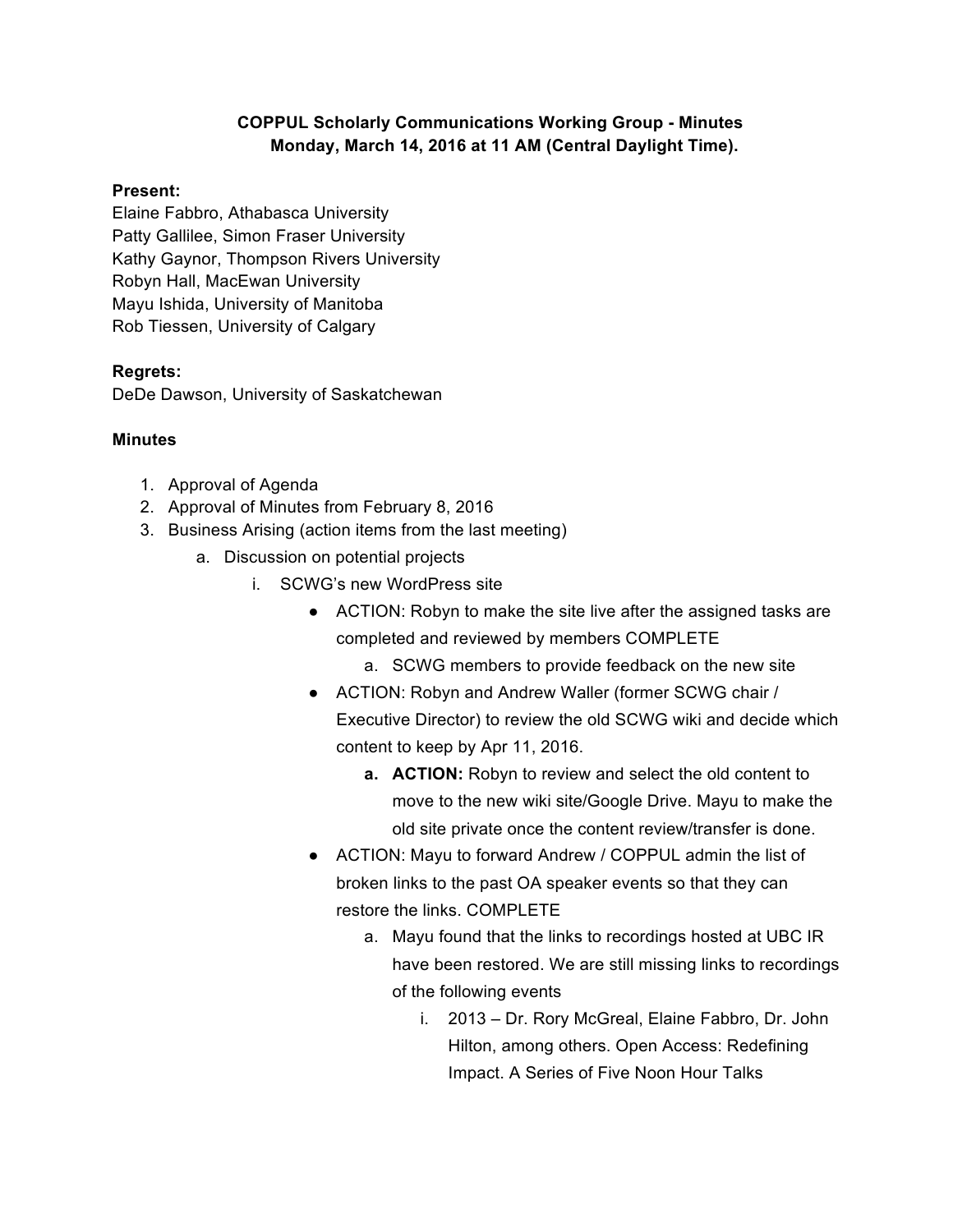Highlighting Important Issues in Open Access http://openaccess.athabascau.ca/events.php

ii. 2014 – Lydia Zvyagintseva, Kathryn Ordzyuk, Evelyn Miceletta Generation Open: Students Speak Out

https://connect.srv.ualberta.ca/generationopenpane l/?launcher=false

- **b. ACTION:** Elaine to find new links to the Athabasca event recordings
- ACTION: Mayu to follow up with Michael Horner re: the manuscript he and other SCWG members were working on. Ask about the manuscript's status. COMPLETE
	- a. The manuscript was not published as a journal article.
- ii. Questions/requests received from researchers re: the new Tri-Agency OA policy between August 2015 and January 2016:
	- ACTION: Mayu to check whether the CARL OA Working Group have been disbanded. COMPLETE
		- a. CARL OA Working Group has been dissolved, so COPPUL SCWG can no longer forward the list of OA questions to the CARL OA Working Group.
	- The list does not have enough content to be posted on its own, so will be shelved.
- a. COPPUL SCWG sponsorship for 2015 Open Access Week
	- i. ACTION: Patty to follow up with SFU/UBC winner re: archiving the talk, and asking Alison to upload the link to the archived/IR version to COPPUL site COMPLETE
		- The event recording has been archived in SFU IR.
		- **ACTION:** Patty to forward a link to the event recording to Robyn.
- b. Review the terms of reference (TOR) w.r.t. the new membership selection criteria
	- i. Current TOR: http://www.coppul.ca/sites/default/files/uploads/SCWGToRef%20- %20Revised%20Sept%202014.pdf
	- ii. ACTION: Mayu to draft a new TOR and member selectin criteria and circulate the documents to the group COMPLETE
	- iii. ACTION: Mayu to ask Andrew Waller to clarify how often SCWG should report to COPPUL directors (the current TOR says "at least once a year"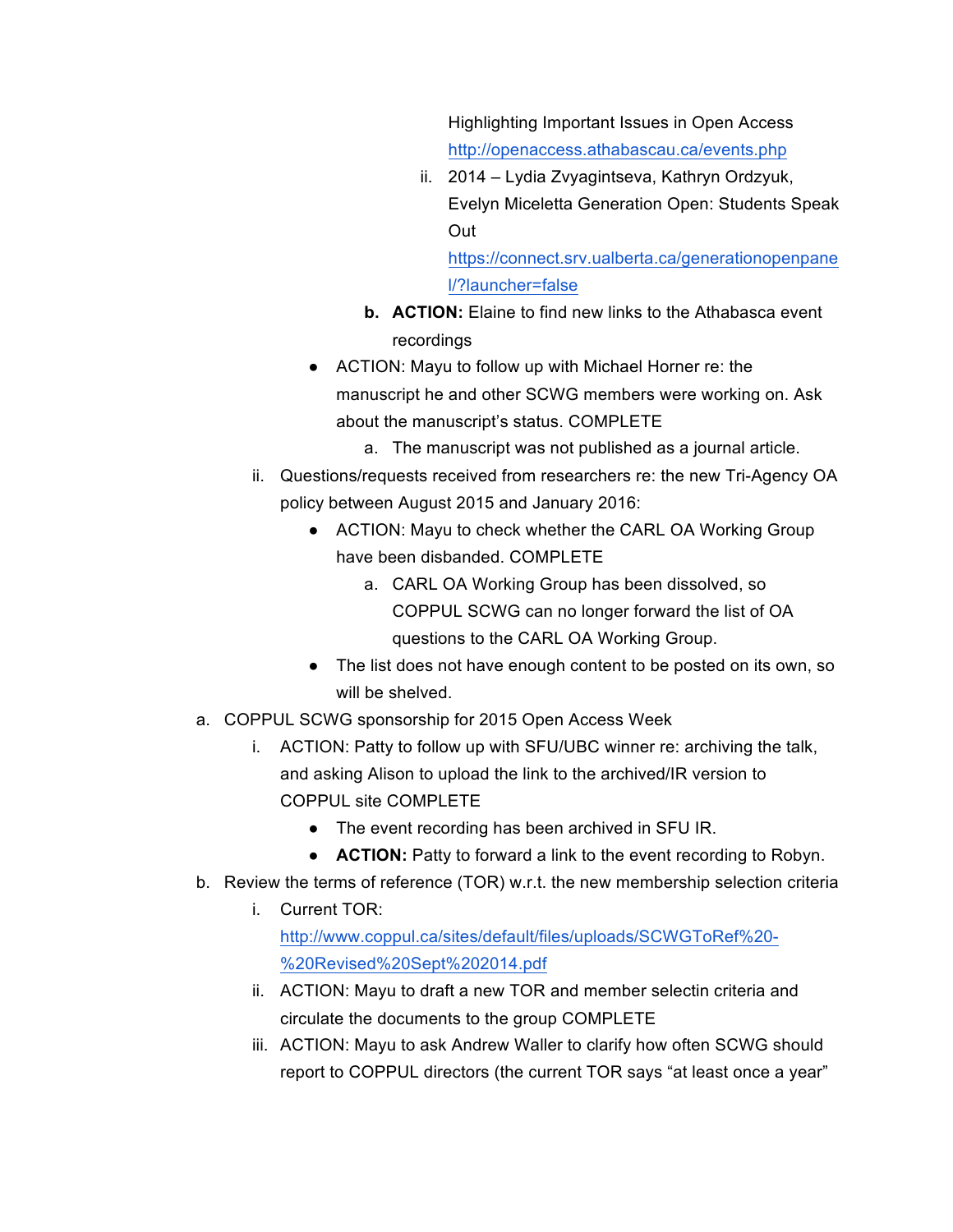but the group has been reporting twice a year (September, March). COMPLETE

- The report frequency has been updated to twice a year in the new TOR.
- iv. According to Andrew Waller, the Board was concerned about including the institution size as a factor in the SCWG membership.
	- **ACTION**: Mayu to follow up with Andrew Waller for more information about the Board's concern, and whether or not the TOR could be update.
- c. Report to COPPUL Directors due on Feb 19, 2016
	- i. ACTION: Mayu to distribute the report's draft before the next SCWG meeting COMPLETE

# 2. New business

- a. Sponsorship for OA Week speaker events:
	- i. \$2000 for the sponsorship was included in the draft budget for 2016- 2017.
		- At the spring meeting in March 2016, no director opposed to the sponsorship amount. It is the Board who approved the budget.
	- ii. Webcasting/archiving requirements: Specify which webcasting software should be used and require that recordings of sponsored speaker events be archived in the same repository (e.g., IR of a COPPUL member institution willing to host the recordings)
		- **ACTION**: Robyn and Patty to explore whether U of Alberta and SFU IRs could host the recordings of sponsored events, and which file formats these IRs support for video. if U of Alberta and SFU IRs can't host the recordings, Rob will explore whether UCalgary IR could do so.
		- Applicants must choose webcasting software that can record and export a speaker event in a file format supported by the hosting IR.
		- **ACTION:** Mayu to include in the call for proposal and application form the specifications about hosting IRs and supported file formats
- b. Update re: study of copyright practices in CAN IR from Patty/Rob/Robyn?
	- i. Received approval from MacEwen and Calgary, waiting for approval from **SFU**
	- ii. The survey will be distributed in April 2016.